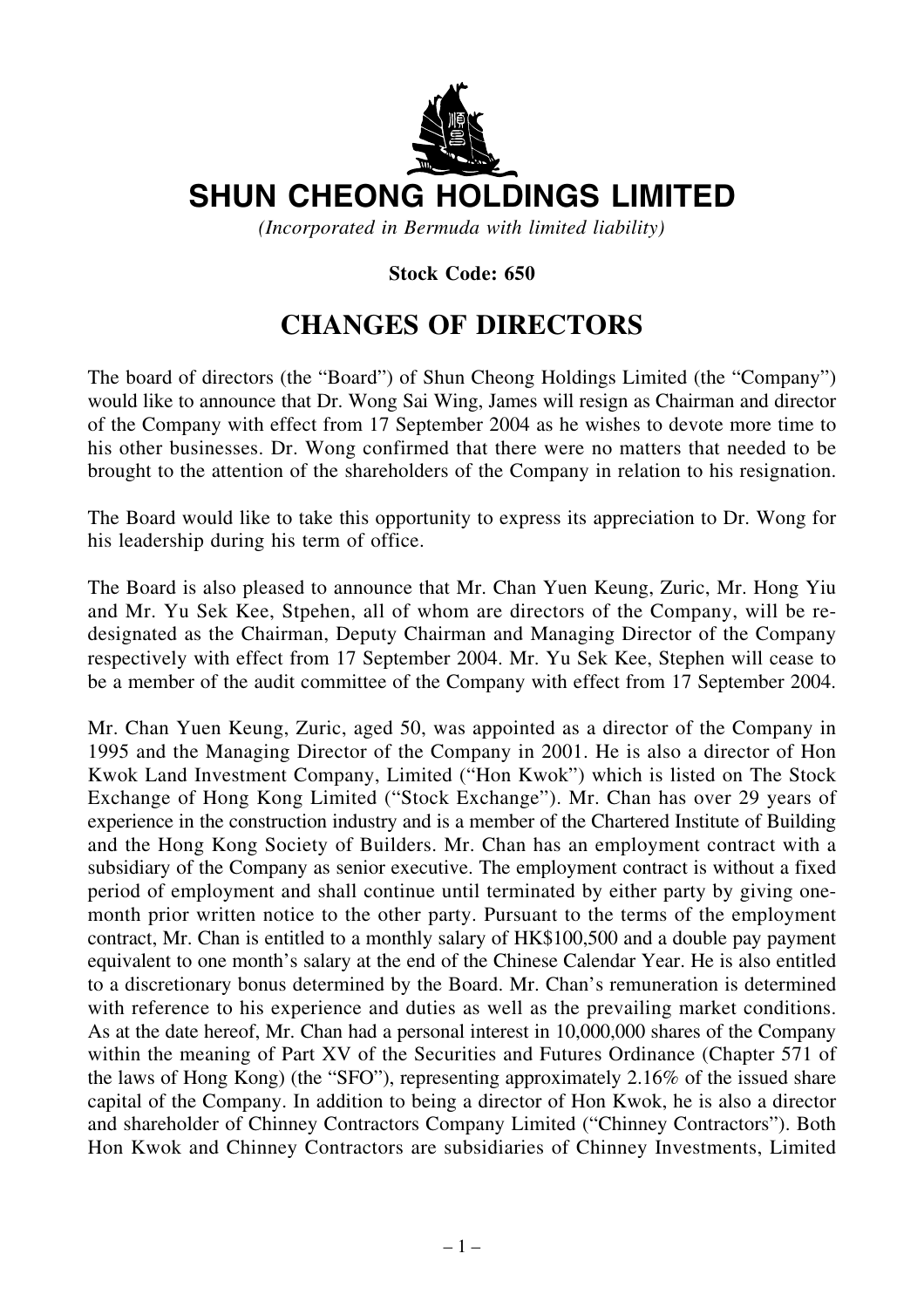("Chinney Investments"), a company listed on the Stock Exchange. Chinney Investments holds approximately 29.10% of the issued share capital of Chinney Alliance Group Limited, a company listed on the Stock Exchange, which holds approximately 29.93% of the issued share capital of the Company. Save as disclosed and other than his capacity as a director of the Company, he does not have any business relationship with any directors, senior management or substantial or controlling shareholders of the Company.

Mr. Hong Yiu, aged 42, was appointed as a director of the Company in 2002. Mr. Hong graduated from "廣東廣播電視大學" (Guangdong Radio & TV University) in 1986. During 1986 to 1990, he was the business manager of a Hong Kong subsidiary of the Ministry of Mechanical and Electronics Industries of the Peoples' Republic of China. Since then he has been the managing director of "凱達集團" (Kaida Corporation), a company principally engaged in the trading, distribution and manufacturing of industrial products in Zhuhai and Guangzhou. Mr. Hong has over 17 years of experience in the distribution of industrial products as well as investment. He is currently the vice-president of "香港青年聯會" (Hong Kong Youth Association). He is also a committee member of "中華全國青年聯合會" (National Youth Association of China) and "廣東省青年聯合會" (Youth Association of Guangdong Province). He did not hold any directorships in other listed companies in the last three years. At present, no service contract has been signed between the Company and Mr. Hong and his remuneration will be determined by the Board. He was not appointed for specific term but is subject to retirement by rotation and re-election at the Company's annual general meeting in accordance with the bye-laws of the Company. As at the date hereof, Mr. Hong has a personal interest in 27,200,000 shares of the Company within the meaning of Part XV of the SFO, representing approximately 5.87% of the issue share capital of the Company. Other than his capacity as a director of the Company, he does not have any business relationship with any directors, senior management or substantial or controlling shareholders of the Company.

Mr. Yu Sek Kee, Stephen, aged 52, was appointed as a director of the Company in 2001. He is also the managing director of Chinney Alliance Engineering Limited, a subsidiary of Chinney Alliance Group Limited, and a director of Chinney Alliance Group Limited and ING Beijing Investment Company Limited, both of which are listed on the Stock Exchange. He worked with three North American banks for over 17 years during which he held various posts including the chief executive of a Canadian bank in Hong Kong. He holds a Bachelor's degree in Computer Science from the University of Western Ontario, Canada and a Master's degree in Finance from the University of British Columbia, Canada. At present, no service contract has been signed between the Company and Mr. Yu and his remuneration will be determined by the Board. He was not appointed for specific term. As at the date hereof, Mr. Yu did not have any interests in the shares of the Company within the meaning of Part XV of the SFO. Save as disclosed and other than his capacity as a director of the Company, he does not have any business relationship with any directors, senior management or substantial or controlling shareholders of the Company.

> By order of the Board **Shun Cheong Holdings Limited Wong Sai Wing, James** *Chairman*

Hong Kong, 16 September 2004